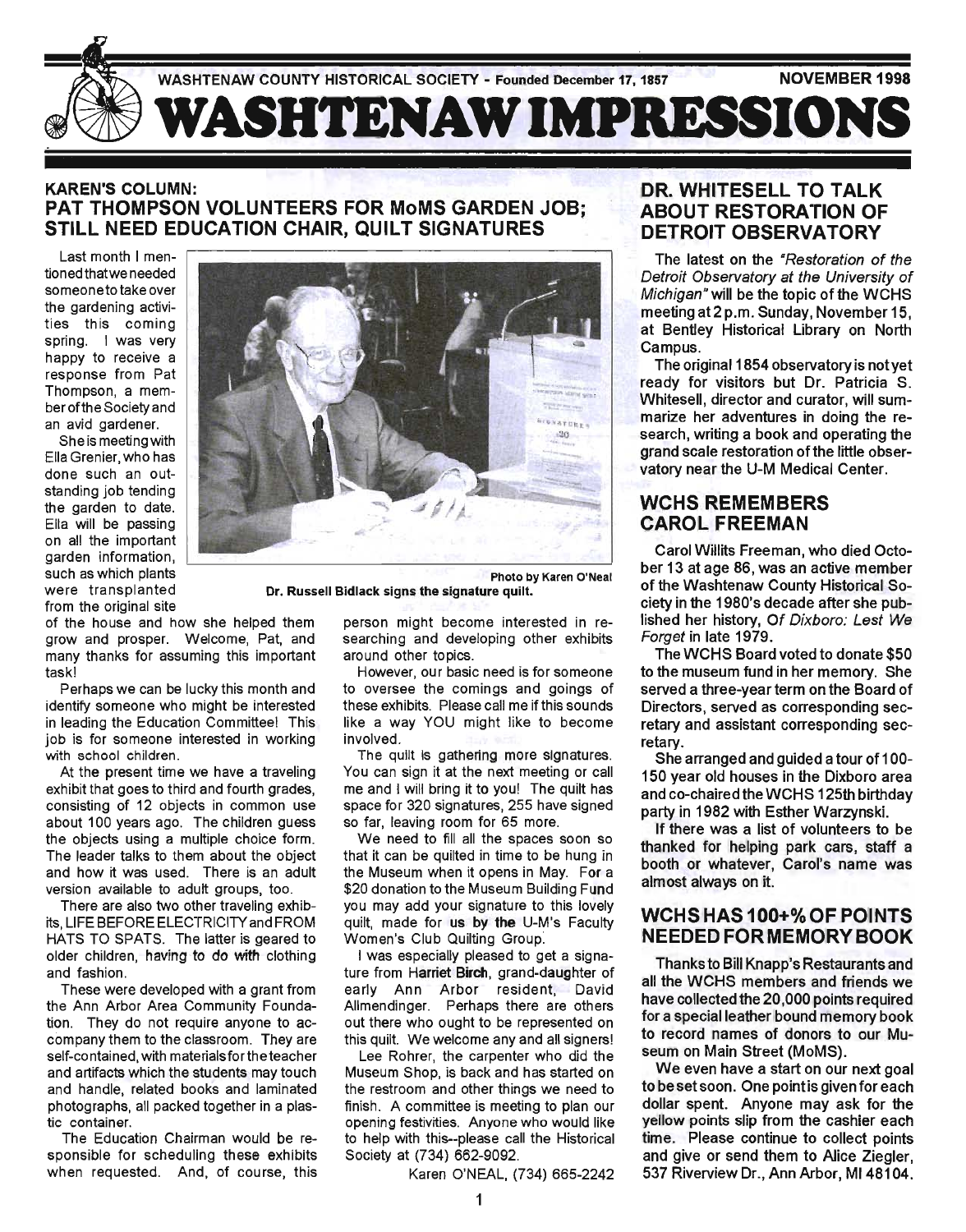# **ANTIQUE TOOLS SHAPED WOOD WITH ELBOW GREASE**

Before electric drills and cardboard boxes carpentry and commerce were quite different than today. Wood had to be shaped by hand and much merchandise had to be shipped in wooden barrels.

Allan Pearsall, a carpenter in Ann Arbor for 53 years, who collects antique tools, displayed a sampling of his collection of more than 2,000 tools at the October WCHS meeting held at the Dexter Historical Museum.

He comes from a line of carpenters. His grandfather worked on the Ypsilanti water tower and his son is a carpenter. But he got started collecting tools because his wife likes to go antiquing and they both like to travel. Instead of sitting waiting for her he looks for tools.

Pearsall, who sports a fluffy white beard, said "I first want to tell you I'm not Santa Claus, that's my cousin." He punctuated his discussion of tools with some explanations of old sayings that

were based on early trades. He has been collecting about 30 years and has traveled to 17 different countries in Europe and the Far East.

"The oldest brace I have is dated 202 years. Another is dated 1799. All the old braces had a pad that you didn't change. You had another pad with a different bit on it. They drilled small holes. They had other tools they could use to drill bigger holes such as the two handed tool he had that comes in all different sizes and you can really bear down on it. He also had a type a blacksmith would make.

All of us call them a brace and bit. Years ago they made them out of wood and the grain would crack, Then they got an idea to brace them there so they wouldn't crack. Pretty soon the man would say hand me down a brace. Then it got to be called a brace and bit. '

They made a lot of them in England. They were well built. England made a lot of very nice tools. In fact, their tools are too nice, for example one made of ebony and brass. It would cost a carpenter maybe three days wages to buy it whereas Mr. Stanley came out with a brace that would cost him maybe three hours work.

"The company that made the ebony and brass brace went out of business about 1910. If you want to buy one now they are around \$500."

He had a 200 year old brace and bit from Norway. It was made from the root of a, tree to try to get away from the grain problem.

"If I go into an antique shop and see something nobody else has, I'm in heaven. But I don't want to get too excited--the



Photo by Karen O'Neal Allan Pearsall, antique toy collector, (left) talks with

dealer will raise the price.

Wally Fusilier about one of his tools.

So I say to my wife, so he can hear it, maybe that would look nice hanging in the kitchen or something. Then I ask how much is it?

"I have paid \$35 for a tool I've had for years. The first time I took it to a meeting a guy offered me \$400 for it."

He showed a plumb bob,-"They've been using them since the time of the early Egyptians only maybe they just had a rock tied to a string. This one has a patent date of 1867."

"The patent date was when they registered it with the government. Sometimes you could take the date given to the patent office and find it was a Sunday when they were closed--sometimes they cheated and just put a date on figuring no one could tell the difference."

"Over here are barrel maker's or cooper's tools. These are for small barrels. You get your barrel pieces together and use three tools: first you have to make round grooves all the way around, then when the lid goes down it will hit that groove and stay in place.

The lid of the barrel was wider than any wood boards so they had to join them together. They used one particular bit. They put two pieces of wood together and had a dowel in there every so often. Then they would stick them together with glue and hope they would stick.

"There were wet barrels and dry barrels. A wet barrel was for anything with liquid in it; the dry barrel would be for flour and grain. They had to use barrels. They didn't have any cardboard boxes.

"All ships were set up for hooks on the end of a barrel to lift them up and take them off.

"You had to have a bung hole in a barrel to fill and empty it.' He had a tapered tool to drive in to make and plug the hole. "The further you drove it in, the tighter it got."

He showed a hoop driver to push the flat metal hoop into place. Some had wooden hoops. The wood would be about the size of a finger and they would drive a hook into each side and hook the ends against each other.

"The inside of a barrel should be pretty smooth." He had a tool to smooth it off

Allan said that he was descended from John Alden several generations back. "He was a cooper. He made barrels for the Mayflower. When he got settled in this country he became a joiner.

"Years ago when Ijoinedthecarpenter's union I thought 'a joiner was someone

who joined the carpenter's union but a joiner really is a man who makes joints in wood or puts molding on it. Joiners also make staircases.

He showed some adzes and a cooper's plane. Big wood planes are very hard to find because they cut them up for wood, he said.

"You all know the red and white barber's pole. Back in the mid-1800s pulling teeth was part of the barber's job, also bleeding sick people so the red part was for the blood and the white for bandages.

"They had a tool with blades to cut the patient for bleeding. Then they put a heated glass overthe cutto create a vacuum and suck out all the 'bad' blood.'

"At one time wigs identified what you were. If you had a big wig, people would know you were a judge or a lawyer. If you had a tiny pony tail maybe you took care of horses. George Washington who had big, white, fluffy hair was a country gentleman.

'Sailors would grow their hair while they were at sea, then sell it for wigs when they came back.

"It took a lot of skill to be a wig maker. He ' had to sew every individual hair to a cloth something like a gunny sack but finer. When the wig maker was busy he had a little guy to shave the customers. He would send them to the 'little shaver.'

He noted that sailors wore very coarse knitted socks. "When the sailor got tired of darning them he cut off part, tied the end in a knot and put it on his head, and thus had a stocking cap.

"You know Eli Whitney invented the cotton gin. It would take one man only an hour to take the seeds out of cotton with a cotton gin that would have taken one man three '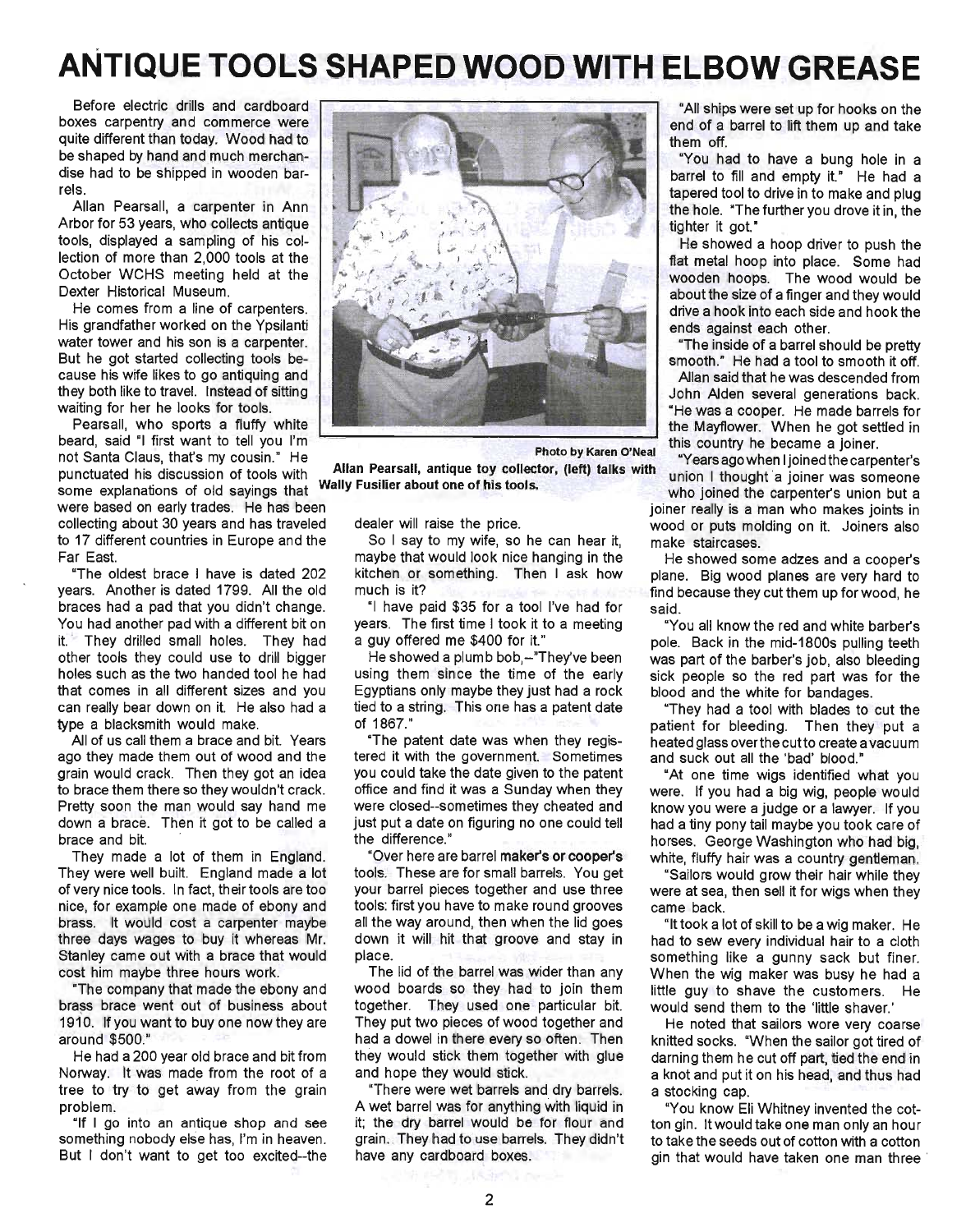days to do without it.

"But he didn't make much money from it- -it was so simple everybody could produce it themselves. The cotton gin didn't help the slaves either because people wanted more cotton."

"So Whitney contracted with the government to make guns that were exactly alike--mass

produced--so you could take a barrel off one and it would fit another like a Model T Ford. He made the lock, he made the stock, he made the barrel so he sold it to the government 'lock, stock and barrel.'

"Here is a 'traveler.' I've spent eight years at Lawton School taking tools over there and helping kids with carpenter work and they all thought this was a pizza cutter.

"It's not. It's a wheelwright's tool. You can measure anything round where you couldn't bend a yard stick.

"The wheelwright would make a wheel, then put a tire on it. In this case the 'tire' was a long stretch of iron. He'd use this tool to mark the wheel and iron to fit so he could weld it together by forging it.

"He'd get the wheel flat and the iron 'tire' red hot, then have four or five people pick the iron up with tongs and set it over the wheel. Then they had these big hammers and they would burn it in, pressure push it down, then quickly pour water on it to shrink it. They got them pretty darn tight."

He showed a French bowl adz for shaping wooden bowls. The user would take a chunk of wood. He'd start atthe top and go around and around and pretty soon it would look like a bowl."

"There was a trade called a hatter which made hats. He had a big wheel. He would take a mold that he wanted the hat to look like, stretch felt over that and attach it to the wheel.

"When the wheel was full he'd start turning it and it would go down through a trough filled with liquid with chemicals in it to make the felt stiff. It had mercury in it and after while the hatter went mad, thus he would be a 'mad hatter.'

"One thing the English made too nice was a short level of mahogany and brass. I don't know who would use a short level like this and I don't know who would pay so much for a short level.

"Factories often had a line shaft going all the way across the top of the building with wheels and belts going down to the machinery. The one line shaft drove everything else.

"It was awkward for a full grown man to get up in the rafters to grease the shaft so they had little kids do it. They called them grease monkeys.

"Farmers used a tool called a froe a lot. You can make shingles or split something down the middle. Big froes are hard to find because people threw them away. People think the smaller ones are cute.

"They had curved froes to make buckets. To make a bucket they would cut a piece from a log of whatever height they want the bucket. When they end up the bucket would be in pieces but they would be curved. There were different froes for different size buckets.

He showed a router for gouging out or making a furrow in wood. He bought an augur in Thailand made by a blacksmith. You put it under your arm and take little bamboo strips and split them to make a parasol or something.

"In Thailand today they are still using their antique tools. They didn't want to sell them. When I saw this in the window I got so excited I didn't know if I was giving the guy Hong Kong money, Bangkok money or American money. I think it is very old.

"Every state in the union had an ax with their name on it, all a .Iittle bit different. The ax was very important to the growing of our country.

"The French and English brought over these little axes called trade axes. They'd bring over barrels of these and trade with the Indians who only had stone axes. All a stone ax did was kind of beat things to pieces.

"They still make these trade axes for South America. All they are is a piece of metal. They get it red hot and fold it over like a butterfly and pound on it until it is all one piece. The Indians would grab a tree branch and stick it in for a handle."

He bought a plane in Hong Kong that he thinks is made of rosewood and well over 100 years old.

"When they started to make molds in a shop it took away from a Stanley tool he has that has up to 55 blades. It now sells for \$800, he paid \$20.

He has a maul to split rails made from a burl on a tree. It is used against a metal wedge. Tools to cut tongues and grooves and nailers were on display, also a Davis level made during the Civil War, a large screw driver to turn big heavy screws made by blacksmiths and a file maker's hammer.

"The file maker had a little anvil and chair. He'd sit and take a blank file and put it on the anvil. Before it got hard he'd take a little chisel and cut teeth in the file. It took a lot of time.

He said his grandfather was a typical carpenter-It took him about 40 years to get a handrail upstairs. He said he, too, finally nailed the bridging just before he sold a house he built and had lived in for 25-30 years.



#### **MYSTERIOUS J.Q. HAY SIGNED MoMS DOORPOST**  By Susan Wineberg

A few months ago we wrote about the exciting discovery of an older doorway buried in an interior wall of the museum building. Thiswall now houses part of our Museum Shop and, thus, is no longer visible.

We are planning to outline the doorway in a light paint so visitors can see where the door of the original portion of the house once stood.

While examining this doorway before it was covered, we noted a signature on one of the boards. The lettering seemed to indicate "J.Q. Hay. "

On examining Louis Doll's Index to the Argus of 1835-1839, we found two mentions of letters for John Hay in the papers from July of 1836 and July of 1839. In those days everyone had to go to the Post Office to get their mail, so it was advertised in the paper that you had a letter if you didn't come and pick it up.

Both of these dates are consistent with construction dates for the two phases of our building so it would not be surprising if this John Hay was the same man who signed our doorpost. We have no way of knowing if it is the same person, but it would be nice to think this was one of our carpenters.

We don't know anything else about this man or this family. There were many other Hays who also had letters waiting: James, Jane Ann, George, George P, Henry and Sarah. All date from 1836-1838. If anyone knows anything about this family, please let us know!

#### **FEBRUARY TOPIC TOLD**

The February 21 program will be about "The Sauk Trail: Roadside Culture and Transportation History in Southern Michigan." No programs are planned in December and January.

### **ONE CHAIR FILLED, ONE CHAIR TO GO**

Lisa Black has volunteered to be Museum Shop chairperson. WCHS still needs an Education chair to arrange rental of WCHS's loan boxes on "Ufe Before Electricity" and "From Hats to Spats" to teachers and present its "What's It " games to school classes and adult groups.

Thanks Lisa. If you are interested in the education position please call (734) 662- 9092.